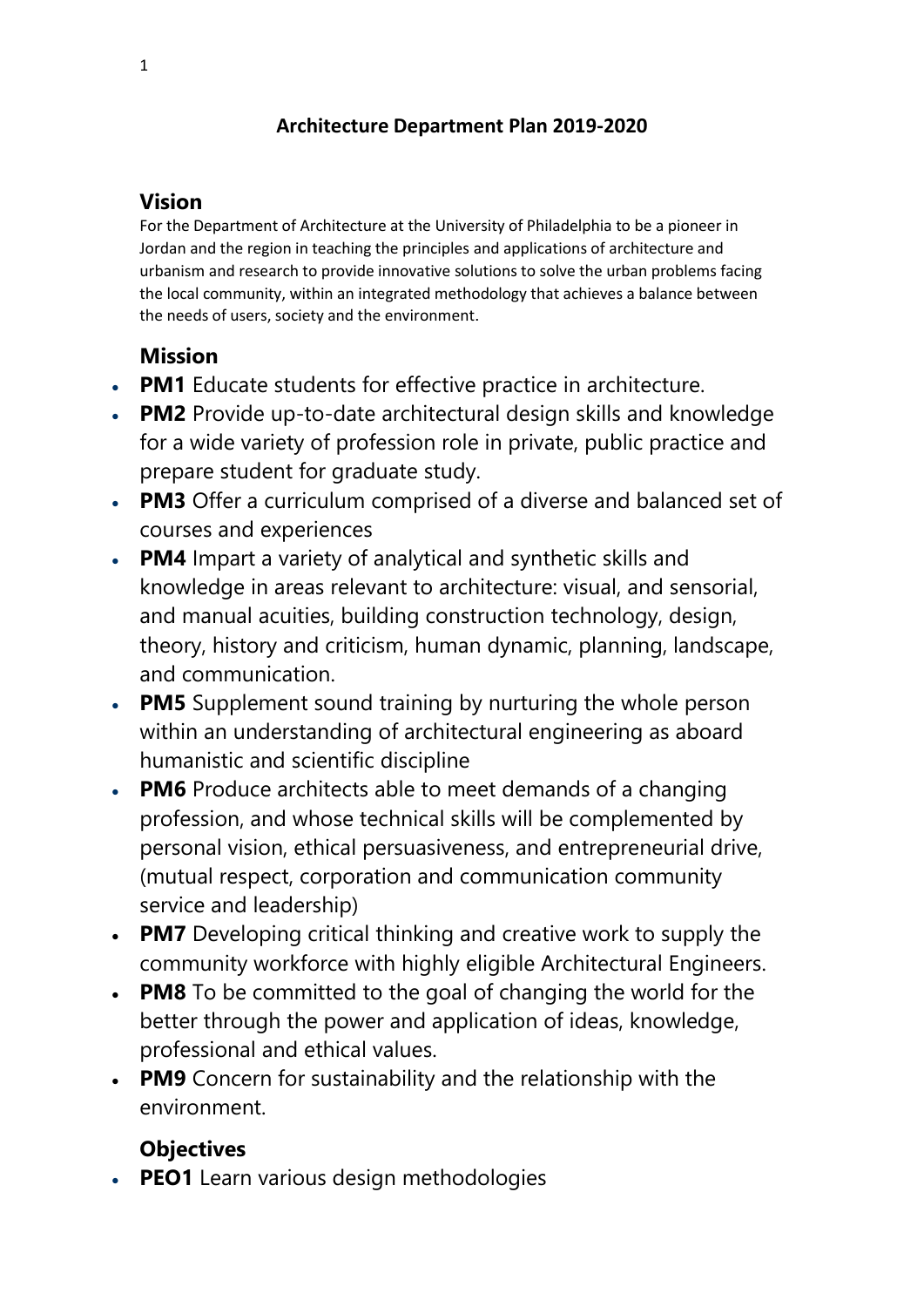- **PEO2** Develop explicit design processes
- **PEO3** Strengthen critical thinking and analytical techniques
- **PEO4** Explore multiple ways of representation
- **PEO5** Employ multi-media tools and aids
- **PEO6** Experiment with new modes of learning
- **PEO7** Apply emerging concepts of design from different fields
- **PEO8** Integrate knowledge from the multiple disciplines
- **PEO9** Prepare qualified innovative architects who can positively impact their society.
- **PEO10** build talented engineers who master their designs with enriched creativity and who maintain a high level of cultural identity, environmental awareness, enhanced designing skills and a profound sense of social responsibility and a sense of belonging.
	- 1. Preparing the report of the first phase of international accreditation (NAAB)

### Work items

| 1-1 Report Introduction                                              |
|----------------------------------------------------------------------|
| 1-2 Part 1, Section 2: Administrative data related to the University |
| 1-3 Part 1, Section 3: Human, Financial and information resources    |
| 1-4 Part 2, Section 1: Study Plan and local accreditation            |
| 1-5 Part 2, Section 2: Evaluating Freshman Year                      |
| 1-6 Course Descriptions                                              |
| 1-7 Staff Resume                                                     |
|                                                                      |

Team

Dr. Ahlam Al-Sharif / Eng. Nour Al-Huda / Eng. Rawan Jafar

## 2. Academics

- 2-1 Academic Courses
	- 2-1-1 Evaluation of material outputs
		- 2-1-1-1 Matrix for evaluating students and course outcomes

### Work items

- Review the learning output matrix based on material evaluation for the previous chapter
- Set a maximum of two criteria to measure student performance for each course
- Checking the description of the materials according to the proposed modifications in the material output matrix and evaluating the student's performance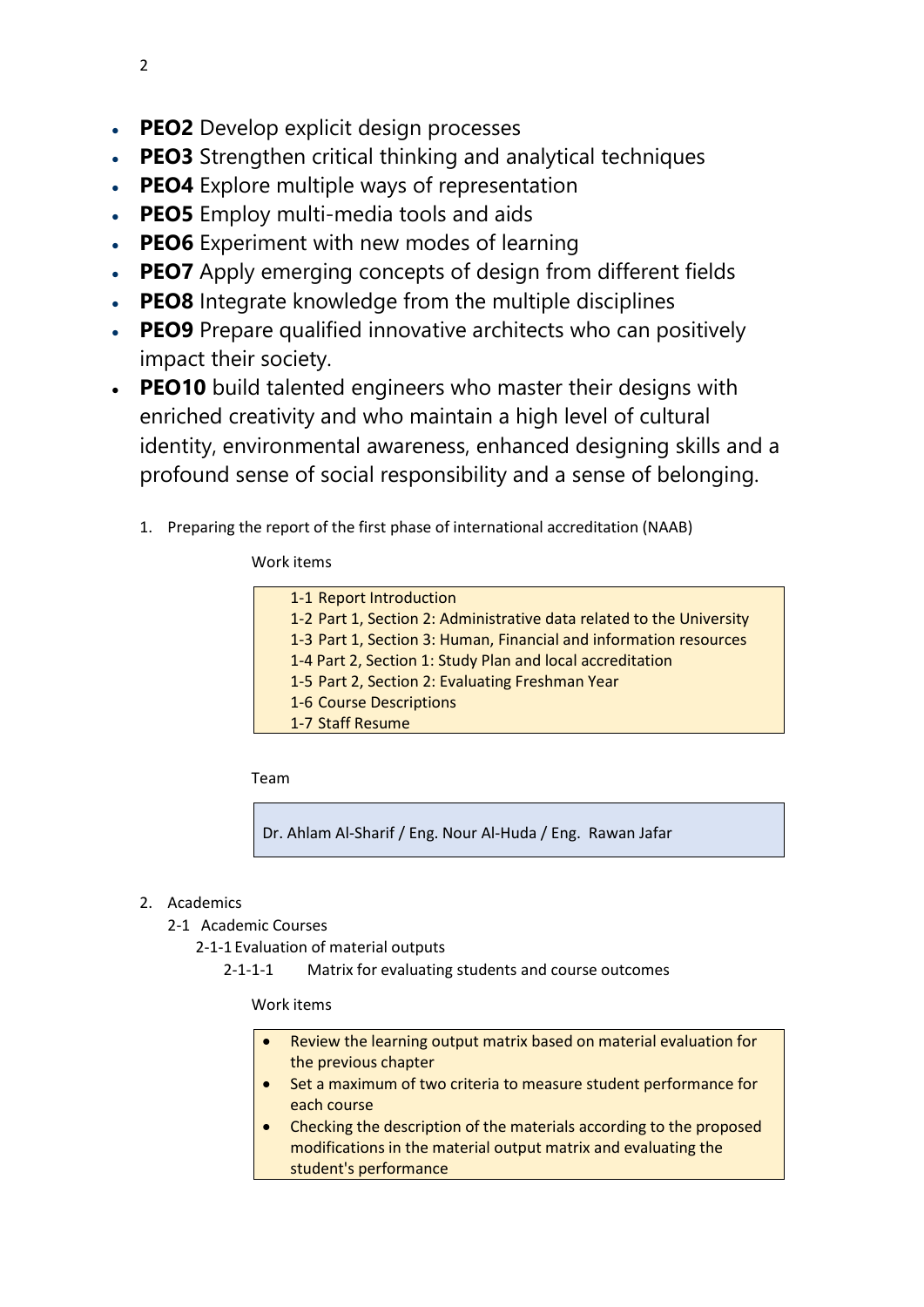2-1-1-2 Evaluating the marking policies and tests (course mapping)

#### Work items

- Implementation of the policies proposed by learning outcomes community 2018/2019
- Curriculum development according to the recommendations of the learning outcomes community 2018/2019
- Application of the methodology to all courses and come up with effective recommendations

#### 2-1-2 Cognitive Domains

2-1-2-1 Development of courses in the field of environmental and social sustainability and in the field of architectural management, professional and legal affairs

#### Work items

- Identify the courses involved in teaching this required knowledge field
- Determining the percentage of the course's contribution in the knowledge field in the form of credit hours
- Edit ing description of related courses

#### 2-1-2-2 Cognitive correlation between courses

#### Work items

- Develop the course syllabus to link previous knowledge and prerequisite
- Assign a staff member for each cognitive domain to monitor the outcomes
- Establishing a special policy for "acceptance of graduation projects and the methodology for working in them"

Team

Dr. Afnan Saleh / Eng. Lama Al-Ahmad / Eng. Asma El Sayyed

- 2-2 Continuous improvement faculty members and cultural activities
	- 2-2-1 Job stability
	- 2-2-2 The effectiveness of the hours of communication with students

Which is done through a number of things, including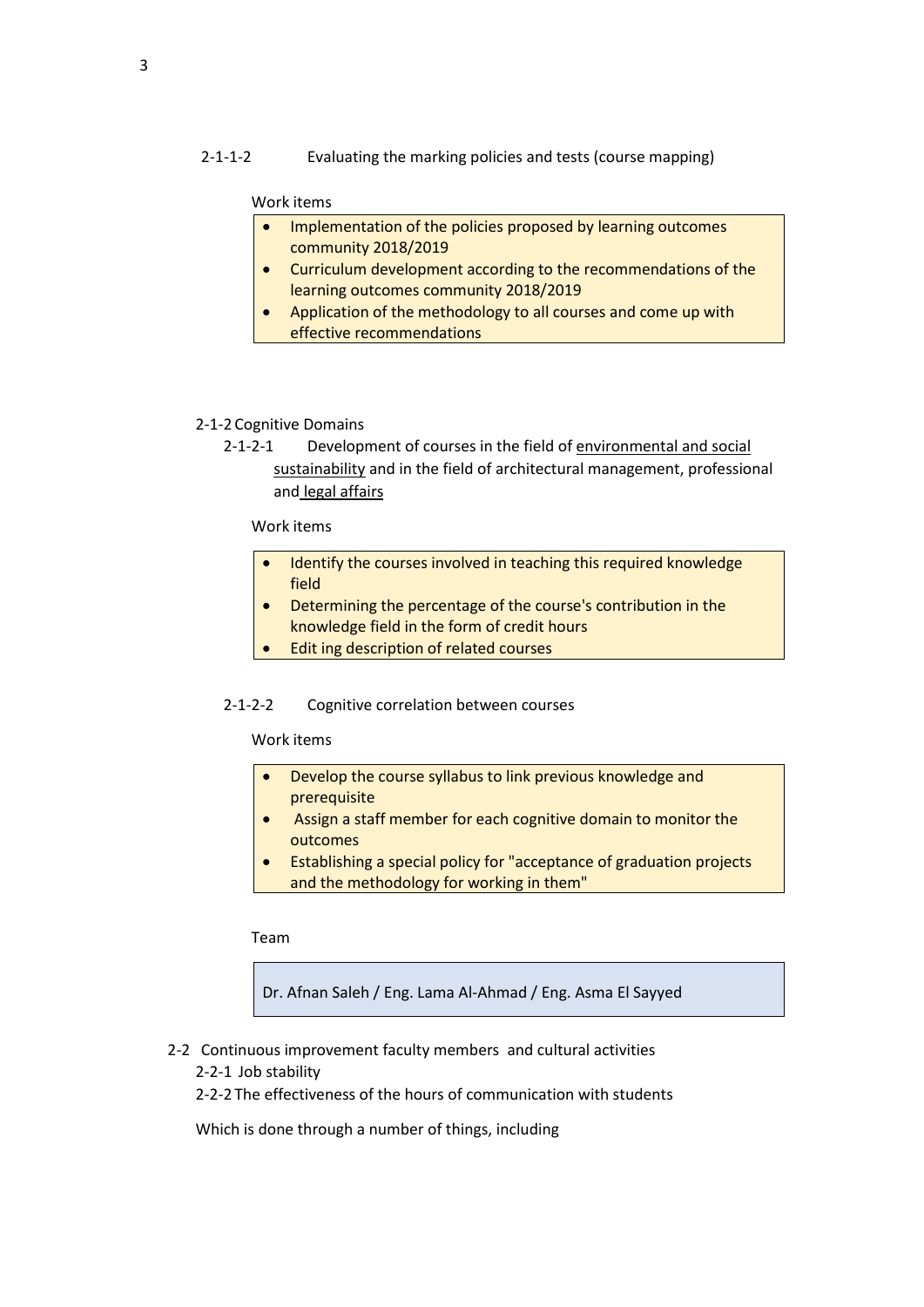- Increasing the number of students in the department and developing a policy to attract students
- Clarity of administrative tasks required of the faculty member and in a way that does not conflict with research and teaching (actionplan))
- Activating the role of laboratory supervisors as an effective assistant in administrative tasks specifically in research and teaching matters and under the supervision of faculty members through the development of job descriptions
- Faculty member is devoted to teaching during the teaching period
- Providing sufficient time for research and community service for faculty members and inclusion in the faculty member program (notwasting time in administrative tasks))
- Encourage the spirit of teamwork and develop a sense of team spirit and transparency of decision-making through clear policies and emphasize the importance of deliberation and dialogue among faculty members
- E-learning
- 2-2-3 Training courses in teaching and architecture

Which can be done through

- Participation in the training program developed by the Deanship of Development
- Proposing training courses and according to performance measurement recommendations for courses
- Encourage participation in special training courses in building information technology (BIM), sustainability and urban conservation
- 2-2-4 Interaction with the local and international market, various academic institutions anddifferent disciplines

Which can be done through

- Participating in local and international awards
- Participating in project arbitration at other universities
- Organizing a discussion ceremony for graduation projects in a way that contributes to the promotion of the architecture department and confirms the professional and academic presence of different institutions in this field
- Encourage participation in joint projects with other disciplines within the university

#### 2-3 Student community

2-3-1 Developing a sense of belonging to the department among students

Which can be done through

- Building a student community on an academic basis
- Providing appropriate services (restaurant, umbrellas, seating areas, traffic system)
- Activating different mechanisms to communicate with students (meetings, celebrations related to academic production only to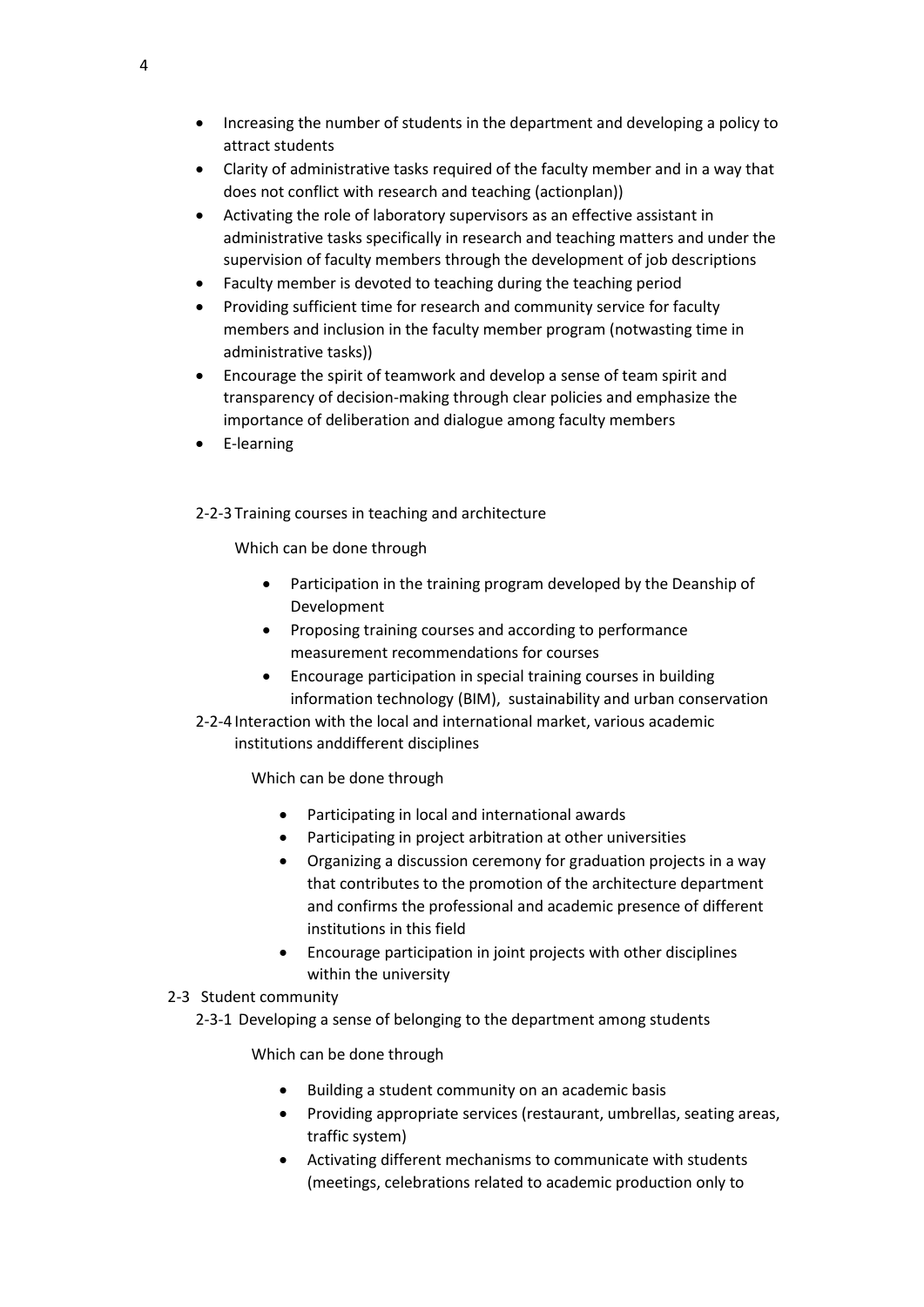confirm the academic basis in building the student community and prevent intolerance and disharmony, greater participation of faculty members in students' social networking sites, text messages on mobile)

- Interactive curriculum in teaching
- Promoting teamwork in teaching

2-3-2 Developing a sense of commitment and time

Which can be done through

- The sanctions regime associated with attendance and absence
- Attendance and absence reward system
- E-learning by 20%
- Electronic delivery of works -اto preventprinting or weather excuses
- Partial business delivery policy (stages and parts)
- Clarity of the policy of distribution of marks from the beginning of the chapter (Robrik: for creative materials, typical answer: for traditional materials)
- Interactive curriculum in teaching
- 2-3-3 Building student personality and communication skills

Which can be done through

- Develop interactive teaching curricula away from indoctrination
- Encourage dialogue and discussion during lectures
- Monitoring a sign of the student's personality and ability to communicate in the discussion of design and graduation projects later
- Emphasizing a discussion of design projects from the first year to the fifth year
- Encouraging collective projects to develop a spirit of cooperation and teamwork
- Hosting outside arbitrators to discuss design projects
- Allocation of a sign for semi-amyana in theoretical courses

#### 2-4 Service development

2-4-1 Improving e-communication with students and integrated education

Which can be done through

- Use of teaching management software
- Using social media
- **•** Electronic Submissions
- Creating archive of department projects and customizing a server or device for this purpose
- 2-4-2 Activating the website

Which can be done through

Update department data on the university's website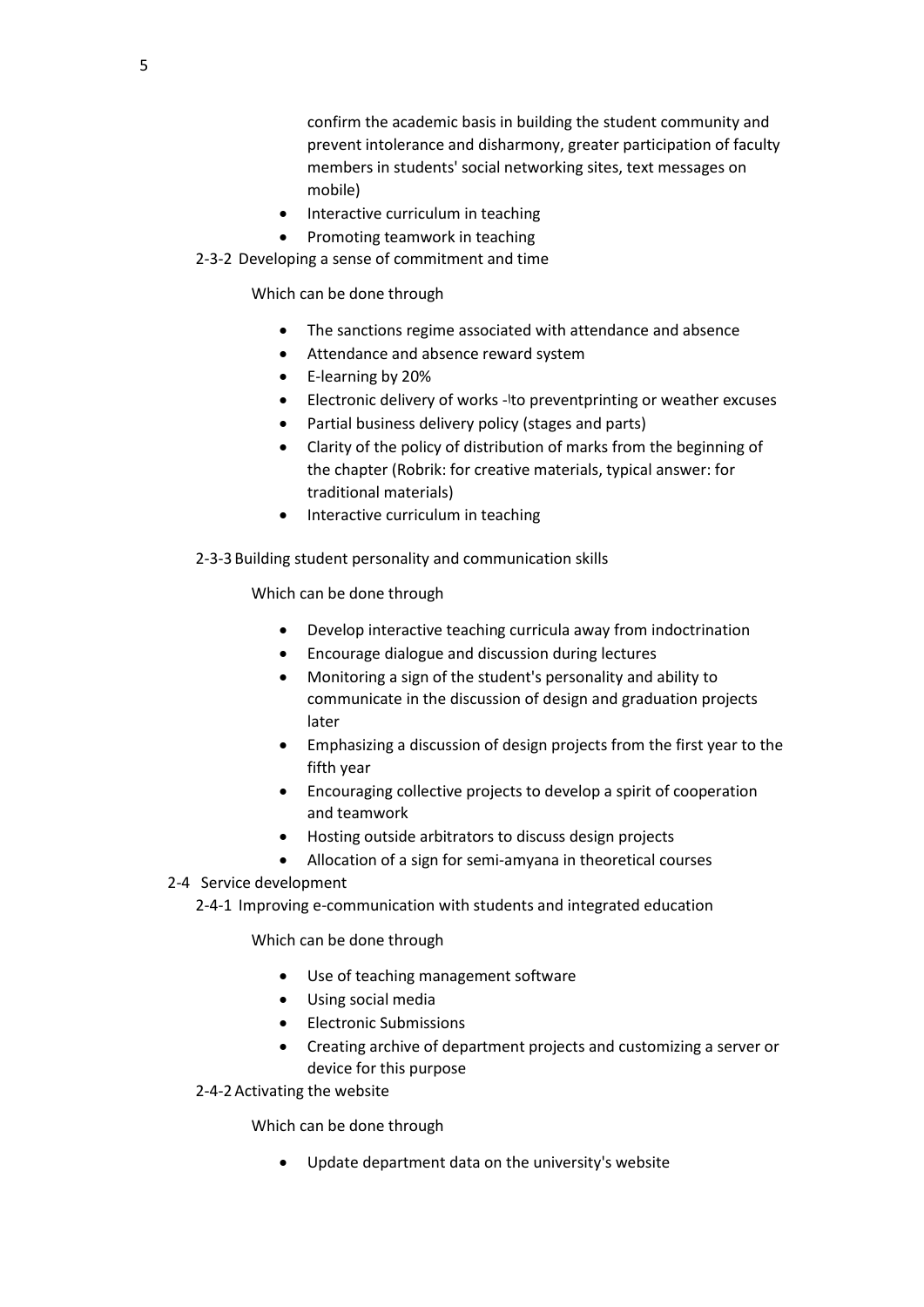- The establishment of an electronic exhibition for the work of the student
- Creating a catalogue for graduation projects

#### **Work items**

- Developing a policy of attracting students
- A clear plan for the work of the department
- Continue to improve student services
- Develop an archive system for students' work in design materials and practical materials determined by the head of the department and in line with the recommendations of local and international accreditation committees
- Completion of a catalogue of graduation projects
- Interest in academic and student activities (Architecture Exhibition, Discussion of Graduation Projects)
- Website update
- The creation of an e-exhibition for outstanding works on the university's website
- Archive the evaluation of materials and recommendations of the faculty and the pros and cons of each course with the preparation of a quarterly report showing the pros and cons and recommendations related to each course proposing training courses in light of the recommendations of the evaluation of materials

#### Team

Student Recruitment Policy: Dr. Osama Al-Khasawneh / Eng. Faten Alzboon Follow-up student services: Dr. Osama Al-Khasawneh / Eng. Faten Alzboon Website update: M. Arch. Rawan Jafar Archive the evaluation of materials and report the pros and cons and recommendations and training courses: Eng. Nour Al Huda Abu Ghanmi, Eng. Hadeel Al-Qadhi Archive of student works: Eng. Fatima Zureikat / Eng. Rawan Al-Omari E-exhibition, architecture exhibition, catalogue graduation projects, discussion ceremony for graduation projects and architectural week: Eng. Walaa Al-Qara / Eng. Abeer Nassar

- 3. Scientific research
	- 3-1 Scientific research projects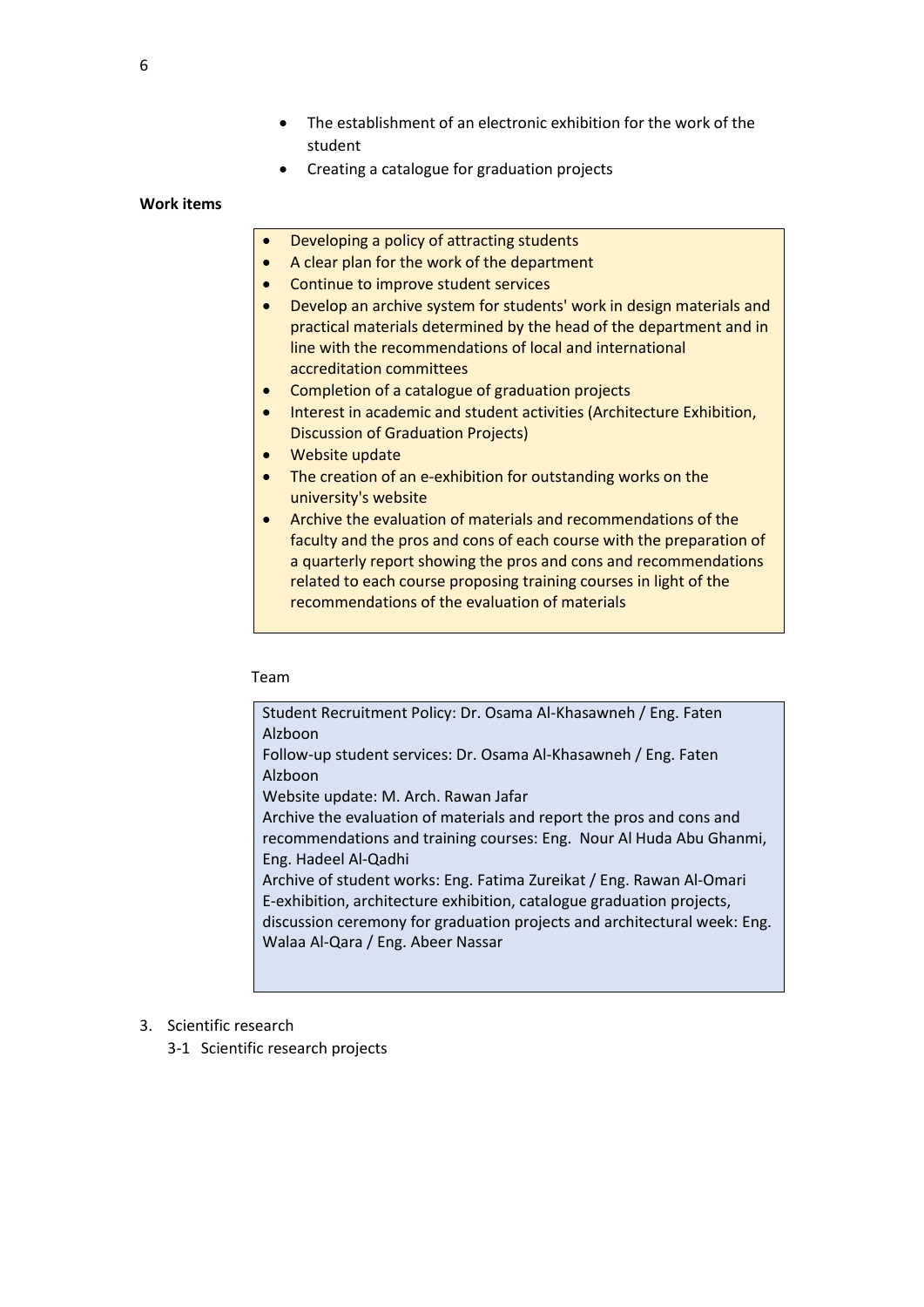- Linking scientific research projects to the service of the student community within the field of humanization ofarchitecture.
- Building technical experiences in sustainability and building technology
- Building a network of communication with local and international entities in the fields of finance, research andapplication.
- 3-2 Publishing research and books
	- Subscribe to court magazines in the first class
	- Support the publication of research and books documenting students' projects in the service of the community during previous years
	- Allocation of time for scientific research to faculty members and according to academic rank

**Staff** 

Member of the Scientific Research Committee of Architecture: Dr. Ahlam Al-Sharif

3-3 Support participation and organize conferences, seminars, public lectures and cultural activities

Work items

- Philadelphia Architectural Week 2019-2020
- Organizing weekly public lectures during the first month of the first and second semesters and before the first exam period
- Encourage the establishment of workshops linked to teaching and community service

Team

Eng. Abeer Nassar Eng. Walaa Al-Qara

4. Community Service